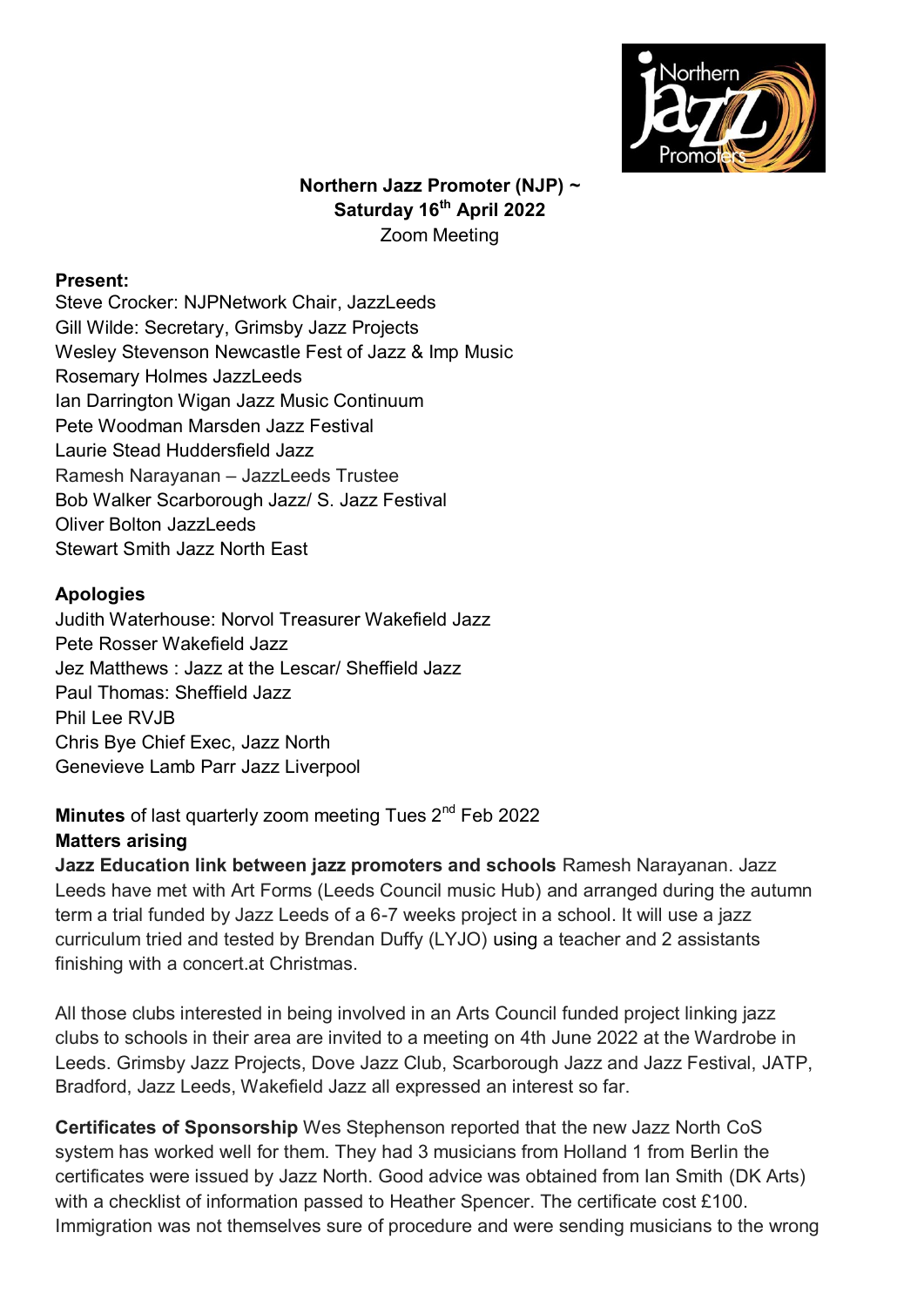place so the correct information is important to make sure the Certificates are activated and the correct immigration gate is used.

**Low Carbon Jazz** more information requested from Jonathan Butters (not present)

# **New Business**

**Touring Costs** Paul Thomas Sheffield Jazz submitted a paper on this subject based on finding solutions to the rising costs of touring for musicians travelling to the North from London, (and of course vice versa!!). Paul had commented that subsidy would be needed as club prices could not go up any further. He wanted to know from clubs their typical band payment costs, ideas for the best way forward with Arts Council and the role of JPN in this. This also links with a letter Nigel Price sent to Nadine Dorries signed by 68 professional musicians. (Copy available if you haven't seen it.) about the difficulties for small promoters of making ACE funding bids. Ros Rigby is to address this issue with the JPN board. Wes commented that this touring cost project was unlikely to get ACE funding unless it was focused on a specific theme (e.g. the low carbon jazz idea)

Agreed that it was important to encourage tours with a number of venues not just "one-night stands" though Bob Walker was concerned that it would affect clubs if bands performed too close by in other venues.

Wes believed it could work if venues were far enough apart. He proposed working up an idea that would involve around 7 northern (and possibly East Midland) venues that were well distanced and had similar view of the music working in partnership with bands to achieve tours. He was looking at a spreadsheet idea possibly initiated with the help of our NJO trainees – Steve C suggested starting with Christine Tobin Trio who were interested in building a tour around the Leeds  $27<sup>th</sup>$  Oct date. Both Oliver and Stuart were willing to help with the spreadsheet model.

Laurie mentioned that Jazz at the Keys Huddersfield had recently folded due to this problem of touring costs.

Stewart mentioned a different approach of ticketing in a Glasgow festival – pay what you can, regular and "solidarity" – might be a way of raising more income from ticket sales.

\*Action – Wes to work on a spreadsheet with Oliver and Stewart. Any promoters wanting to be one of the groups involved to let Wes know

# **Internship scheme** (Wes Stephenson)

The NJP trainees ACE application was coming together. A seven-date tour for Marco Woolf at Manchester, Lancaster, two in Leeds, Wakefield, The Lescar, and Newcastle

The Action Learning sessions with Emily Jones have now been set. There is space for Host Promoters to also join the sessions. You would need to be at the first introductory session on Wednesday 4th May. Three festival visits are to be arranged for the trainees at Manchester, Leeds and Newcastle jazz festivals. Coaching sessions are also arranged for next stage and CPD sessions are organised and more informal sessions. If any other promoter wishes to contribute to these session please get in touch.

Rosemary requested to view the ACE application when it was complete.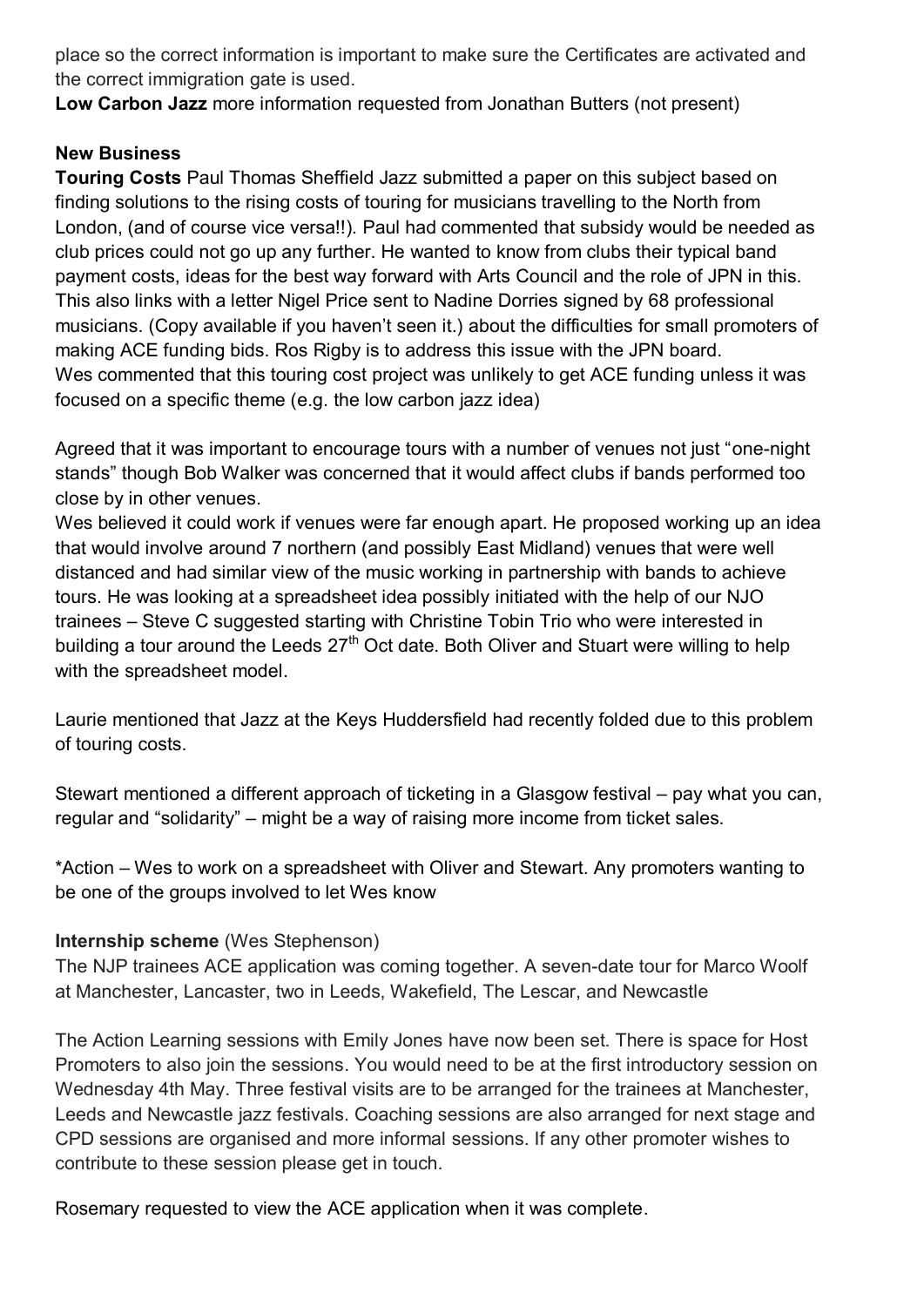**Trainees** Oliver said it was going well and was developing a greater understanding of jazz ecologically and economically. It was useful to be working with a younger band, and a considerable benefit to understand how much help is needed to run a club. Stewart said it was a good experience working on the different aspects of the application, in the club and on social media.

## **Catch up**

**Pete Woodman** Marsden Jazz Festival everything depended on the result of the ACE application for the Festival in June. Adjustments have been made as there will be no open-air stage in 2022, the main stage will be in the Church with New Stream concert being in Mechanics Hall

**Laurie Stead** Huddersfield Jazz have found a new venue starting Sunday 12<sup>th</sup> June 2pm at Smile -a new music venue. It will be in the upstairs cocktail bar with Snake Davis duo.

**Bob Walker** Scarborough Jazz There has been an upturn in audience numbers. They have been helped by a JN bursary of £500 to put on young players. Ian Chalk is coming over from York with his young musicians' group. Scarborough Jazz Festival was going ahead and the full programme will be out shortly.

**Wes Stephenson** Newcastle The Sound of Science Festival was very successful supported by money from 16 different sources, 300 tickets were provided and 260 went. 60-70% were new audiences with families and children among them. Some good things coming up in the Newcastle Festival of Jazz and Improvised Music ACE grant successful. Tickets will be available for NJP promoters to attend on Sat 1<sup>st</sup> October 3pm. He is about to start a new bid for Jazz North East.

## **Steve Crocker** Leeds

Ambitious evening programme for spring -so far audiences had held up well though people still wary about COVID. Regular northern band programmes and community jazz events also well attended. Instrumental and (new) vocal workshop underway but needed bigger premises. JazzLeeds putting on 10 events in the new Leeds Jazz Festival June 1-12 2022 and organising two days of the festival tent. Were pleased with partnership events with Howard Assembly Room. Funding support from Arts at Leeds and Leeds Inspired very welcome.

Information sent in..

# **Steve Bootland** Bradford JATP

JATP has emerged from the pandemic pretty much unscathed. Audience numbers are down a little but still at a sustainable level. Of course, whether the sharp increase in living costs will have an effect remains, as for all of us, to be seen. In the meantime, we soldier on.

## **Phil Lee** Ribble Valley Jazz and Blues

Our festival is April 29th to May 2nd. It is a smaller affair than most years - for obvious reasons - although we are delighted to have our Festival back "live"in any shape or form. Georgia Cecile's Quartet opens the Festival with a Friday night gig at The Grand. The main Saturday evening gig at The Grand is K.O.G. Kweku – born in Ghana and now one of Britain's rising stars. Throughout the Bank Holiday there is a huge variety of music available